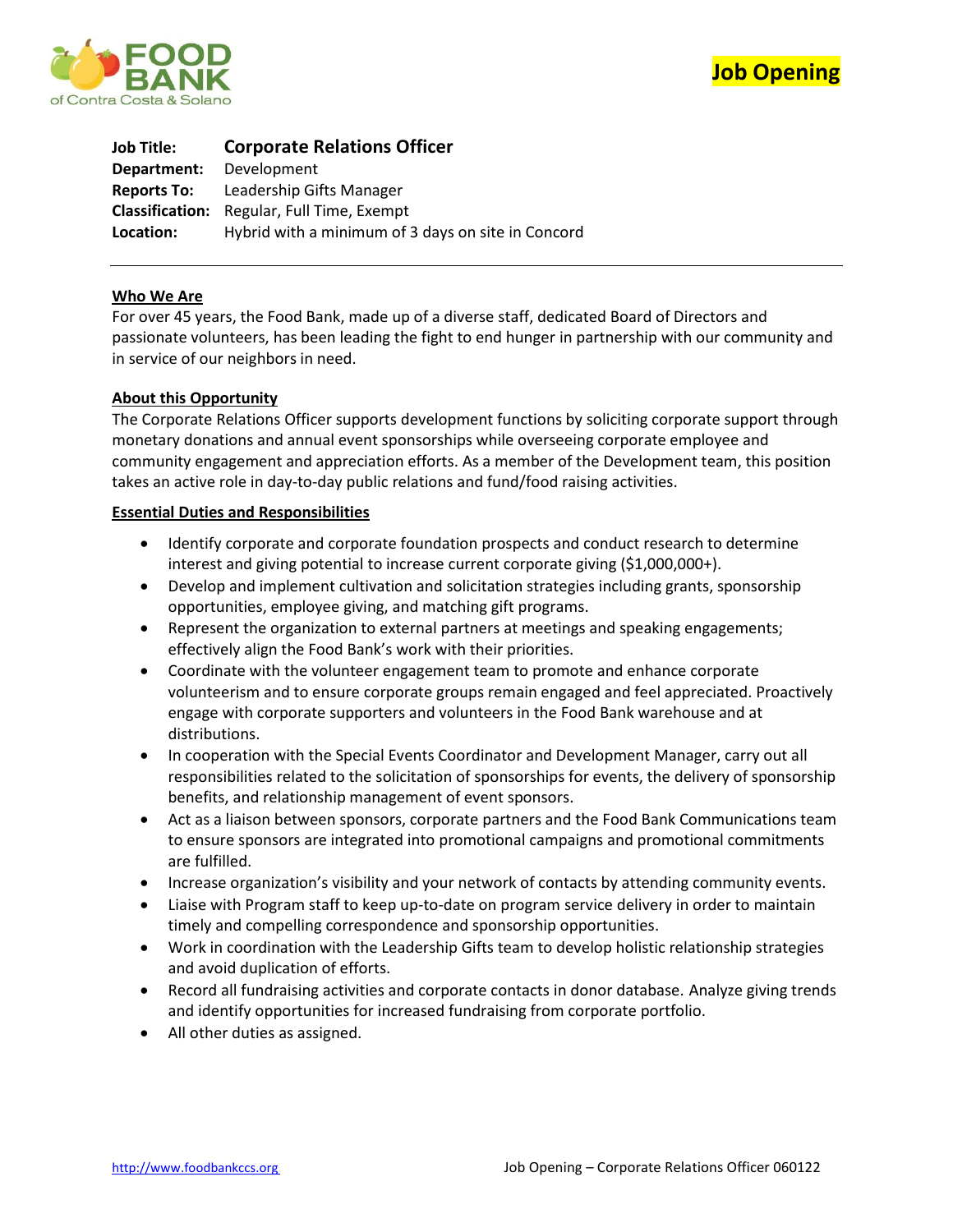



### **Qualifications**

- A minimum of five years of experience in cause marketing, corporate sales, corporate sponsorships or related field required.
- Proven track record working in a collaborative teamenvironment with people of diverse backgrounds and circumstances and the ability to develop strong rapport and relationships with stakeholders including donors, volunteers, colleagues, board, and executives at the highest level.
- Experience evaluating processes and making strategic recommendations that increase fundraising success.
- Significant level of computer proficiency including MS Office and CRM tools; Salesforce experience preferred.
- Strong knowledge of project management principles including development and coordination of plans, communication, collaboration, budget, and time management.
- Ability to develop and use creative and innovative methods and the judgment to know when innovation makes sense.
- Ability to use independent judgment and make sound decisions.
- Excellent written and verbal communication skills; experience writing creative and impactful communication that inspires donors to give.
- Ability to work efficiently in a fast-paced, deadline driven role.
- Ability to work flexible hours, including evenings and weekends, as needed.
- Valid California Driver's license, current insurance and ability to be insured by Food Bank insurance, and personal vehicle. Ability to drive personal car for work related purposes (mileage will be reimbursed at the standard Federal rate).

## **COVID Requirements**

As a condition of employment, FBCCS requires all employees to be fully vaccinated against COVID-19, unless approved for a reasonable accommodation based on disability, medical condition, or religious belief that prevents you from being vaccinated. If you are vaccinated, you are required to have received at least one COVID-19 vaccine prior to your first day of employment and to provide proof of full vaccination status within 30 days.

### **Additional Information**

This position is hybrid with a minimum of 3 days on site in a shared office space in Concord. In instances of a federal, state or locally declared emergency, Food Bank is typically considered an essential service and emergency responder; all of its employees may be called in to perform regular or emergent duties.

### **Compensation and Benefits**

This is a full-time, exempt position. To ensure internal pay equity, the non-negotiable starting pay for this position is \$80,000 annually.

We value our employees' time and efforts. Our commitment to your success is enhanced by our competitive and extensive benefits package including health, dental, and vision, life insurance, flexible spending account, 403(b) employer matching, and paid leave to eligible employees. Plus, we work to maintain the best possible environment for our employees, where people can learn and grow with the organization. We strive to provide an inclusive, collaborative, and creative environment where each person feels encouraged to contribute to our processes, decisions, planning and culture.